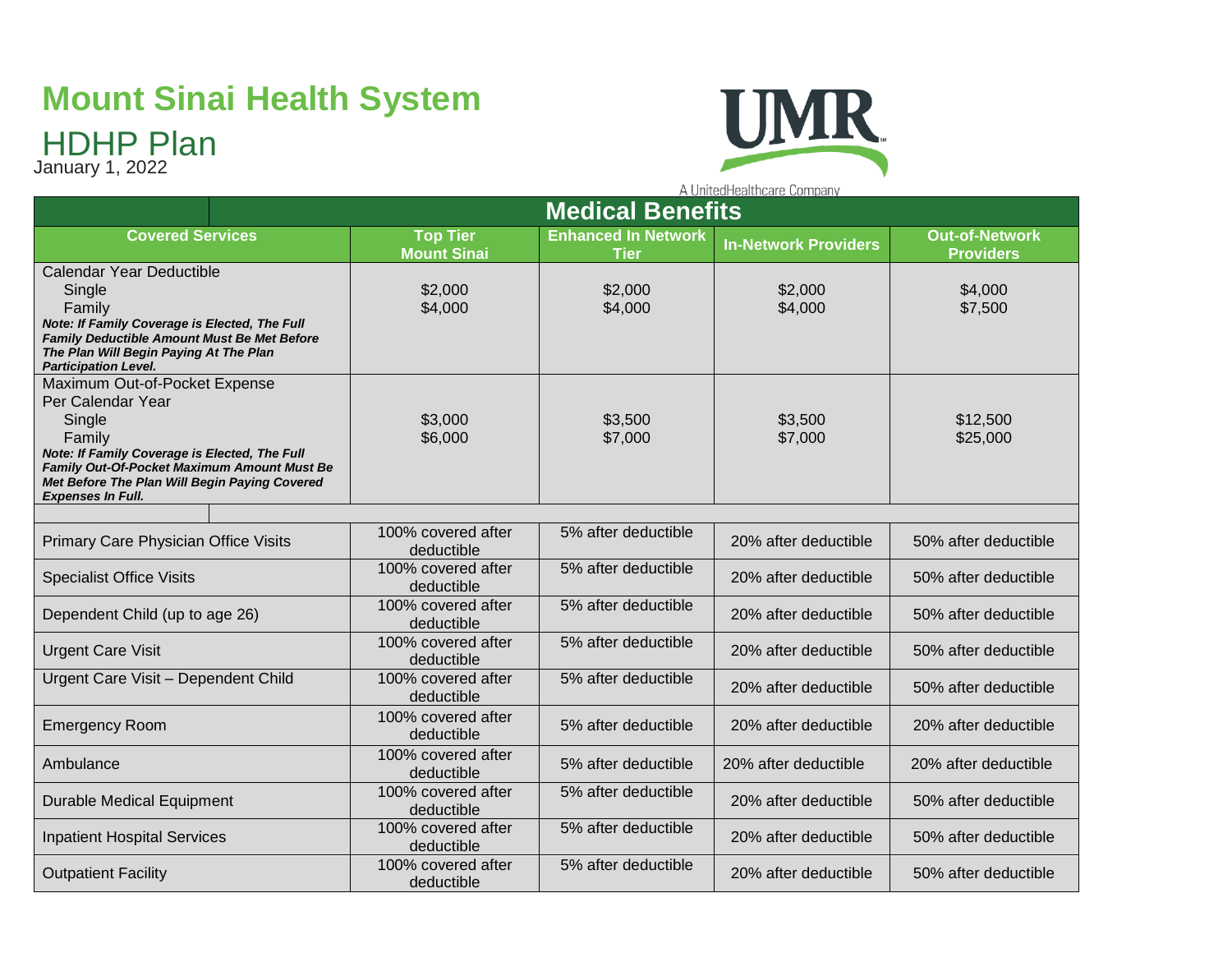| <b>Outpatient Hospital Facility Charges</b><br>(Includes Diagnostic X-ray and Lab)       | 100% covered after<br>deductible | 5% after deductible        | 20% after deductible       | 50% after deductible |
|------------------------------------------------------------------------------------------|----------------------------------|----------------------------|----------------------------|----------------------|
| Outpatient Hospital Physician Charges (per<br>visit) (Includes Diagnostic X-ray and Lab) | 100% covered after<br>deductible | 5% after deductible        | 20% after deductible       | 50% after deductible |
| Outpatient Hospital Physician Charges -<br>Dependent Child (per visit)                   | 100% covered after<br>deductible | 5% after deductible        | 20% after deductible       | 50% after deductible |
| <b>Outpatient Hospital Surgery</b>                                                       | 100% covered after<br>deductible | 5% after deductible        | 20% after deductible       | 50% after deductible |
| Physical, Occupational, Speech Therapy                                                   | 100% covered after<br>deductible | 5% after deductible        | 20% after deductible       | 50% after deductible |
| Physical, Occupational, Speech Therapy -<br>Dependent Child                              | 100% covered after<br>deductible | 5% after deductible        | 20% after deductible       | 50% after deductible |
| <b>Preventive/Routine Exams</b>                                                          | 100%; deductible waived          | 100%; deductible<br>waived | 100%; deductible<br>waived | 50% after deductible |
| <b>Preventive/Routine Services</b>                                                       | 100%; deductible waived          | 100%; deductible<br>waived | 100%; deductible<br>waived | 50% after deductible |
| Women's Preventive Health Care                                                           | 100%; deductible waived          | 100%; deductible<br>waived | 100%; deductible<br>waived | 50% after deductible |

#### **Submit Claims to:** UMR P.O. Box 30541 Salt Lake City, UT 84130-0541

This is a summary of benefits and not a guarantee. Benefit payments are subject to all plan provisions and eligibility requirements at the time services are rendered. The plan document and summary *plan description are the official sources of information. In the event of a discrepancy, the plan document and summary plan description will prevail.* 

| <b>Maximum Out-of-Pocket Expense</b>       |                           |
|--------------------------------------------|---------------------------|
| Per Calendar Year                          |                           |
| Per Person                                 | Combined with Medical     |
| Family                                     | Combined with Medical     |
| <b>Retail Pharmacy - In-House Pharmacy</b> |                           |
| Coinsurance (34-day supply)                |                           |
| <b>For Generic Drugs</b>                   | 20% (\$5 min / \$10 max)  |
| For Preferred Brand Drugs                  | 20% (\$10 min / \$20 max) |
| For Non-Preferred Brand Drugs              | 20% (\$15 min / \$30 max) |

A UnitedHealthcare Company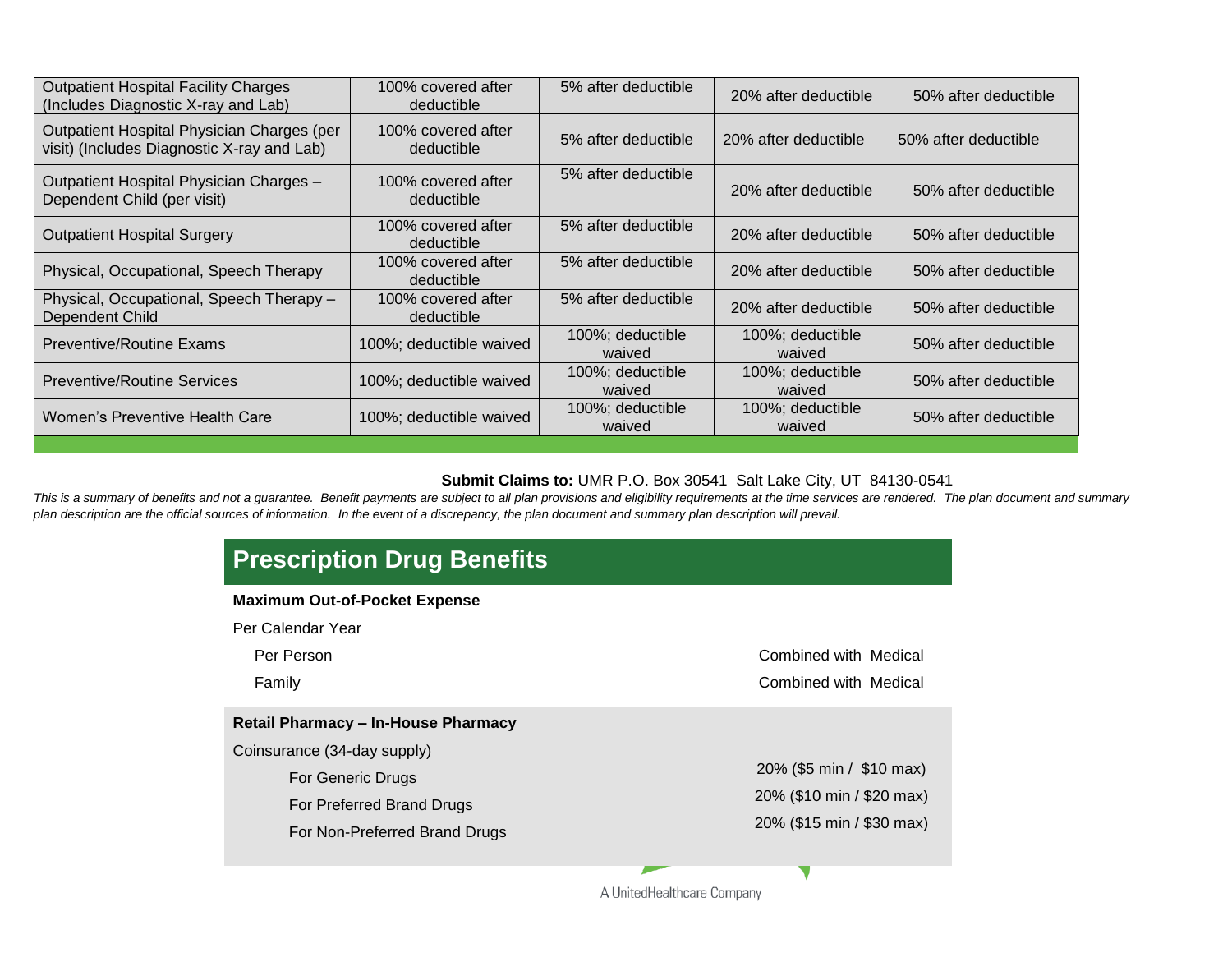| <b>Retail Pharmacy - In-House Pharmacy</b><br>Coinsurance (90-day supply)<br>For Generic Drugs<br>For Preferred Brand Drugs | 20% (\$12.50 min / \$25 max)<br>20% (\$25 min / \$50 max) |
|-----------------------------------------------------------------------------------------------------------------------------|-----------------------------------------------------------|
| For Non-Preferred Brand Drugs                                                                                               | 20% (\$37.50 min / \$75 max)                              |
| Retail Pharmacy - MedImpact Member Services and In-Network                                                                  |                                                           |

## **Pharmacies**

| Coinsurance (34-day supply at In-Network) | 20% (\$10 min / \$20 max)  |
|-------------------------------------------|----------------------------|
| For Generic Drugs                         | 20% (\$30 min / \$60 max)  |
| For Preferred Brand Drugs                 | 20% (\$45 min / \$135 max) |
| For Non-Preferred Brand Drug              |                            |

#### **Mail Order**

Coinsurance (90-day supply) For Generic Drugs For Preferred Brand Drugs For Non-Preferred Drugs 20% (\$25 min / \$55 max) 20% (\$75 min / \$150 max)

#### **Specialty**

Coinsurance (34-day supply)

At In-House Pharmacy

For Generic Specialty Drugs

For Preferred Brand Specialty

For Non-Preferred Brand Specialty

At Retail Pharmacy – MedImpact Specialty and In-Network Specialty Pharmacies

For Generic Specialty Drugs

For Preferred Brand Specialty

For Non-Preferred Brand Specialty

| 20% (\$110 min / \$335 max) |  |  |
|-----------------------------|--|--|
|                             |  |  |

20% (\$20 min / \$40 max) 20% (\$40 min/ \$80 max) 20% (\$70 min / \$140 max)



A UnitedHealthcare Company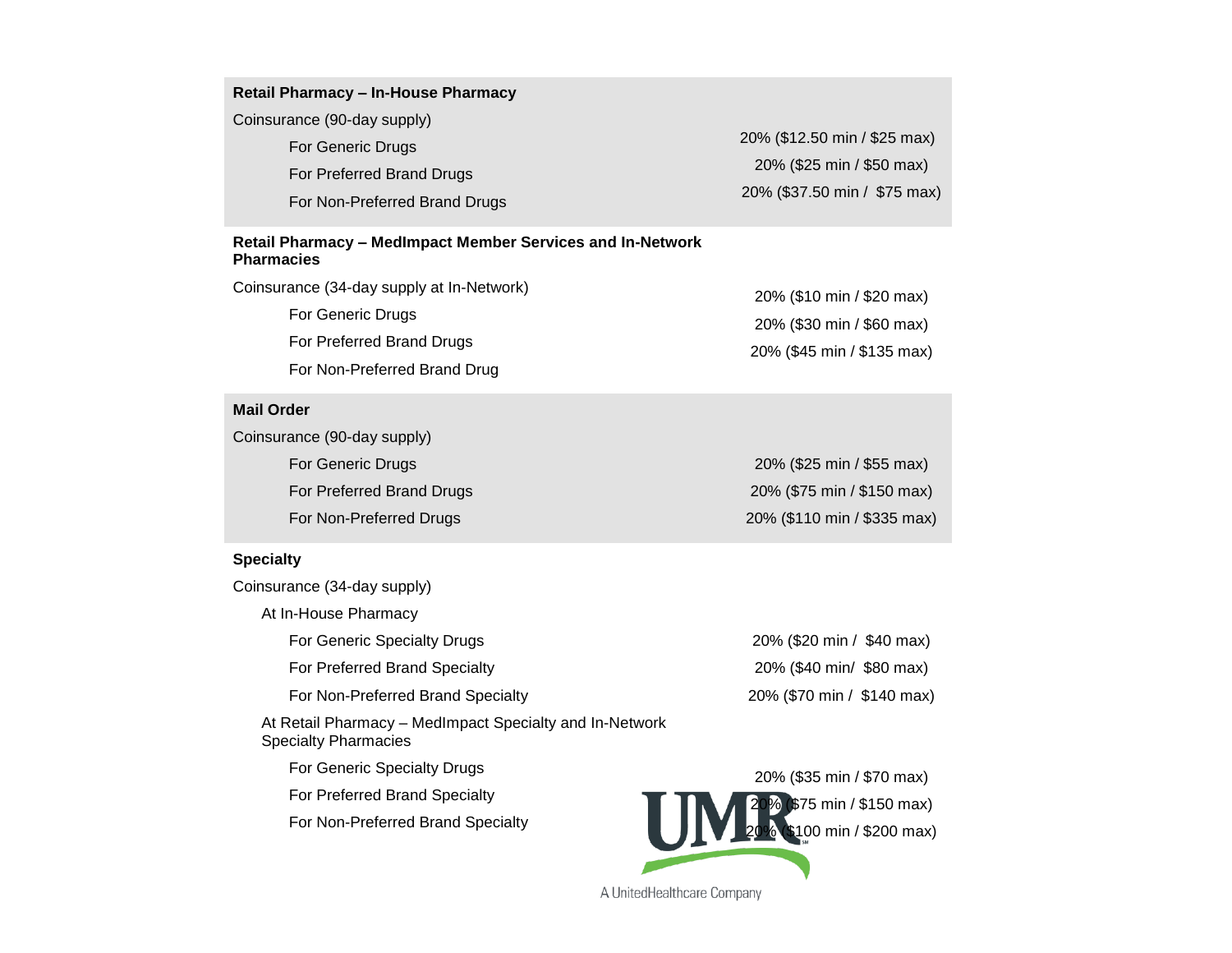**MedImpact Member Services:** 

**Commercial** 1-888-807-5963

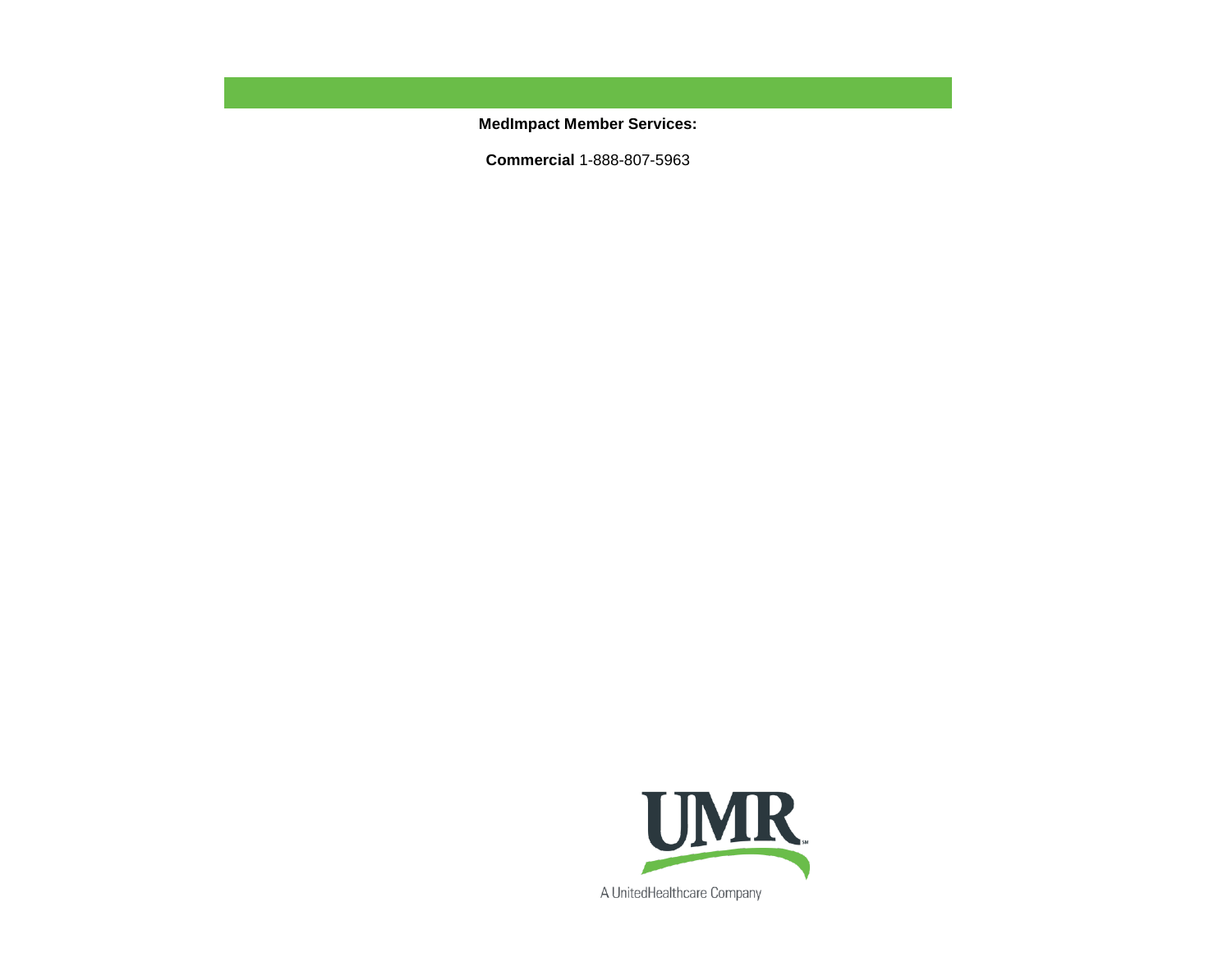

**The Summary of Benefits and Coverage (SBC) document will help you choose a health plan. The SBC shows you how you and the plan would share the cost for covered health care services. NOTE: Information about the cost of this plan (called the premium) will be provided separately.**  This is only a summary. For more information about your coverage, or to get a copy of the complete terms of coverage, visit [www.umr.com](http://www.umr.com/) or by calling 1-844-287-3868. For general definitions of common terms, such as allowed amount, balance billing, coinsurance, copayment, deductible, provider, or other underlined terms see the Glossary. You can view the Glossary at [www.umr.com](http://www.umr.com/) or call 1-844-287-3868 to request a copy.

| <b>Important Questions</b>                                        | <b>Answers</b>                                                                                                                                                                                                                                      | <b>Why this Matters:</b>                                                                                                                                                                                                                                                                                                                                                                                                                                                               |  |
|-------------------------------------------------------------------|-----------------------------------------------------------------------------------------------------------------------------------------------------------------------------------------------------------------------------------------------------|----------------------------------------------------------------------------------------------------------------------------------------------------------------------------------------------------------------------------------------------------------------------------------------------------------------------------------------------------------------------------------------------------------------------------------------------------------------------------------------|--|
| What is the overall<br>deductible?                                | \$2,000 person / \$4,000 family Top Tier (Tier 1)<br>\$2,000 person / \$4,000 family Enhanced In-network (Tier 2)<br>\$2,000 person / \$4,000 family In-network all other UHC (Tier 3)<br>\$4,000 person / \$7,500 family Out-of-network (Tier 4)   | Generally, you must pay all the costs from providers up to the<br>deductible amount before this plan begins to pay. If you have other<br>family members on the plan, the overall family deductible must be<br>met before the plan begins to pay.                                                                                                                                                                                                                                       |  |
| Are there services<br>covered before you<br>meet your deductible? | Yes. Preventive care services are covered before you meet<br>your deductible.                                                                                                                                                                       | This plan covers some items and services even if you haven't yet met<br>the deductible amount. But a copayment or coinsurance may apply.<br>For example, this plan covers certain preventive services without cost<br>sharing and before you meet your deductible. See a list of covered<br>preventive services at<br>https://www.healthcare.gov/coverage/preventive-care-benefits/                                                                                                    |  |
| Are there other<br>deductibles for specific<br>services?          | No.                                                                                                                                                                                                                                                 | You don't have to meet deductibles for specific services.                                                                                                                                                                                                                                                                                                                                                                                                                              |  |
| What is the<br>out-of-pocket limit for<br>this plan?              | \$3,000 person / \$6,000 family Top Tier (Tier 1)<br>\$3,500 person / \$7,000 family Enhanced In-network (Tier 2)<br>\$3,500 person / \$7,000 family In-network all other UHC (Tier 3)<br>\$12,500 person / \$25,000 family Out-of-network (Tier 4) | The out-of-pocket limit is the most you could pay in a year for covered<br>services. If you have other family members in this plan, the overall<br>family out-of-pocket limit must be met.                                                                                                                                                                                                                                                                                             |  |
| What is not included in<br>the out-of-pocket limit?               | Penalties, premiums, balance billing charges, and health care<br>this plan doesn't cover.                                                                                                                                                           | Even though you pay these expenses, they don't count toward the<br>out-of-pocket limit.                                                                                                                                                                                                                                                                                                                                                                                                |  |
| Will you pay less if you<br>use a network provider?               | Yes. See www.umr.com or call<br>1-844-287-3868 for a list of network providers.                                                                                                                                                                     | This plan uses a provider network. You will pay less if you use a<br>provider in the plan's network. You will pay the most if you use an<br>out-of-network provider, and you might receive a bill from a provider<br>for the difference between the provider's charge and what your plan<br>pays (balance billing). Be aware, your network provider might use an<br>out-of-network provider for some services (such as lab work). Check<br>with your provider before you get services. |  |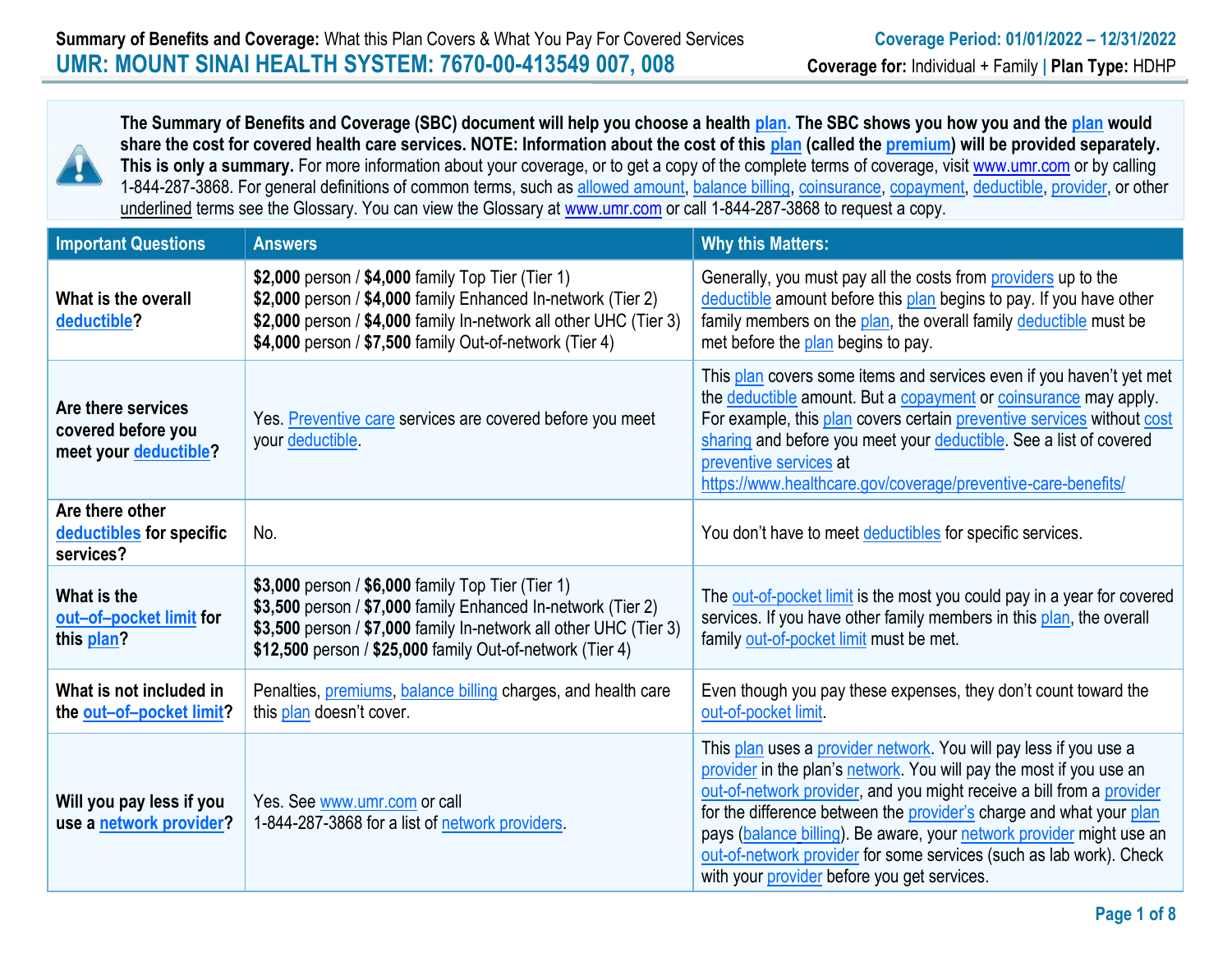| $^{\prime\prime}$ to $^{\prime\prime}$<br><b>Do you</b><br>neec<br>. .<br>see | \ I /<br>IVU. | YOU<br>$\mathcal{U}$<br>me<br><br>$\overline{\phantom{a}}$<br>וור<br>– Witer<br>$\blacksquare$<br>var |
|-------------------------------------------------------------------------------|---------------|-------------------------------------------------------------------------------------------------------|
|                                                                               |               |                                                                                                       |

All copayment and coinsurance costs shown in this chart are after your deductible has been met, if a deductible applies.

Ţ

| <b>Common</b>                  | <b>Services You May</b>                                       |                                 | Limitations, Exceptions,<br>& Other Important<br>Information |                 |                                                                                                                                                                               |      |
|--------------------------------|---------------------------------------------------------------|---------------------------------|--------------------------------------------------------------|-----------------|-------------------------------------------------------------------------------------------------------------------------------------------------------------------------------|------|
| <b>Medical Event</b>           | <b>Need</b>                                                   | Tier 1                          | <b>Tier 2</b>                                                | Tier 3          | Tier 4                                                                                                                                                                        |      |
|                                | Primary care visit to<br>treat an injury or<br>illness        | No charge                       | 5% Coinsurance                                               | 20% Coinsurance | 50% Coinsurance                                                                                                                                                               | None |
| If you visit a<br>health care  | <b>Specialist visit</b>                                       | No charge                       | 5% Coinsurance                                               | 20% Coinsurance | 50% Coinsurance                                                                                                                                                               | None |
| provider's<br>office or clinic | Preventive care /<br>No charge<br>screening /<br>immunization | No charge;<br>Deductible Waived | No charge;<br>Deductible Waived                              | 50% Coinsurance | You may have to pay for<br>services that aren't<br>preventive. Ask your<br>provider if the services<br>you need are preventive.<br>Then check what your<br>plan will pay for. |      |
| If you have a<br>test          | Diagnostic test<br>(x-ray, blood work)                        | No charge                       | 5% Coinsurance                                               | 20% Coinsurance | 50% Coinsurance                                                                                                                                                               | None |
|                                | Imaging<br>(CT/PET scans, MRIs)                               | No charge                       | 5% Coinsurance                                               | 20% Coinsurance | 50% Coinsurance                                                                                                                                                               | None |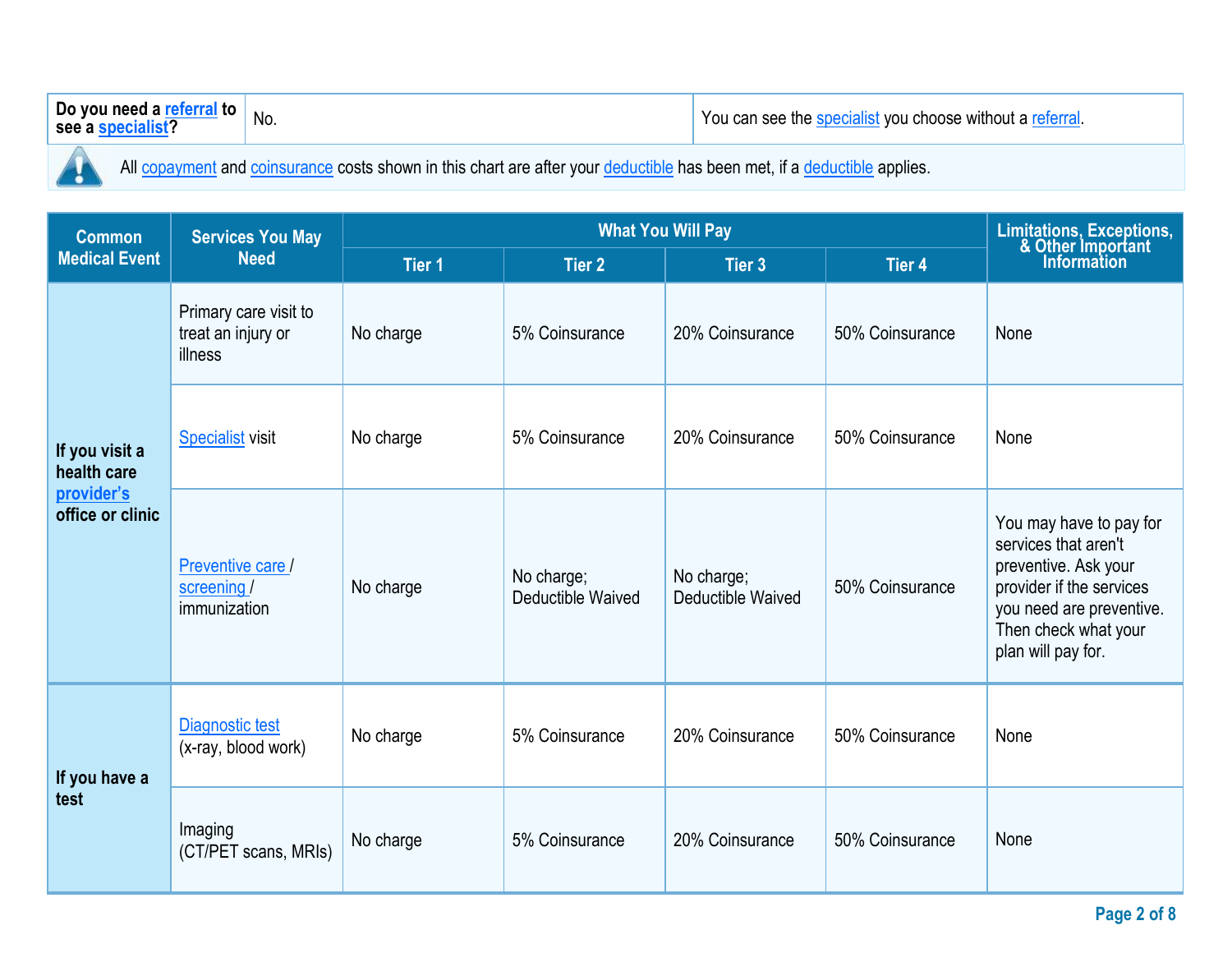| <b>Common</b>                                                                                                                                                               | <b>Services You May</b>                                      |                                                     | <b>Limitations, Exceptions,</b><br>& Other Important                             |                                                         |                                                                 |                                                 |
|-----------------------------------------------------------------------------------------------------------------------------------------------------------------------------|--------------------------------------------------------------|-----------------------------------------------------|----------------------------------------------------------------------------------|---------------------------------------------------------|-----------------------------------------------------------------|-------------------------------------------------|
| <b>Medical Event</b>                                                                                                                                                        | <b>Need</b>                                                  | <b>Tier 1</b>                                       | <b>Tier 2</b>                                                                    | <b>Tier 3</b>                                           | <b>Tier 4</b>                                                   | <b>Information</b>                              |
| If you need<br>drugs to treat<br>your illness or<br>condition.<br>More<br>information<br>about<br>prescription<br>drug coverage<br>is available at<br>www.MedImpa<br>ct.com | Generic drugs (Tier 1)                                       | In-House Pharmacy<br>20% (\$5 min / \$10<br>max)    | MedImpact and<br>other In-Network<br>Pharmacies<br>20% (\$10 min / \$20<br>max)  | In-House Mail Order<br>20% (\$12.50 min /<br>$$25$ max) | <b>MedImpact Mail</b><br>Order<br>20% (\$25 min / \$55<br>max)  |                                                 |
|                                                                                                                                                                             | Preferred brand drugs<br>(Tier 2)                            | In-House Pharmacy<br>20% (\$10 min / \$20<br>max)   | MedImpact and<br>other In-Network<br>Pharmacies<br>20% (\$30 min / \$60<br>max)  | In-House Mail Order<br>20% (\$25 min / \$50<br>max)     | <b>MedImpact Mail</b><br>Order<br>20% (\$75 min / \$150<br>max) |                                                 |
|                                                                                                                                                                             | Non-preferred brand<br>drugs (Tier 3)                        | In-House Pharmacy<br>20% (\$15 min / \$30<br>max)   | MedImpact and<br>other In-Network<br>Pharmacies<br>20% (\$45 min / \$135<br>max) | In-House Mail Order<br>20% (\$37.50 min /<br>$$75$ max) | MedImpact Mail<br>Order<br>20% (\$110 min /<br>$$335$ max)      | None                                            |
|                                                                                                                                                                             | <b>Specialty drugs</b><br>(Tier 4)                           | In-House Pharmacy<br>20% (\$20 min / \$40<br>max)   | <b>MedImpact Specialty</b><br>20% (\$35 min / \$70<br>max)                       | N/A                                                     | N/A                                                             |                                                 |
|                                                                                                                                                                             | <b>Preferred brand</b><br><b>Specialty drugs</b><br>(Tier 5) | In-House Pharmacy<br>20% (\$40 min/ \$80<br>max)    | <b>MedImpact Specialty</b><br>20% (\$75 min / \$150<br>max)                      | N/A                                                     | N/A                                                             |                                                 |
|                                                                                                                                                                             | Non-preferred brand<br><b>Specialty drugs</b><br>(Tier 6)    | In-House Pharmacy<br>20% (\$70 min /<br>$$140$ max) | <b>MedImpact Specialty</b><br>20% (\$100 min /<br>$$200$ max)                    | N/A                                                     | N/A                                                             |                                                 |
| If you have<br>outpatient                                                                                                                                                   | Facility fee<br>(e.g., ambulatory<br>surgery center)         | No charge                                           | 5% Coinsurance                                                                   | 20% Coinsurance                                         | 50% Coinsurance                                                 | None                                            |
| surgery                                                                                                                                                                     | Physician/surgeon<br>fees                                    | No charge                                           | 5% Coinsurance                                                                   | 20% Coinsurance                                         | 50% Coinsurance                                                 | None                                            |
| If you need                                                                                                                                                                 | <b>Emergency room care</b>                                   | No charge                                           | 5% Coinsurance                                                                   | 20% Coinsurance                                         | 20% Coinsurance                                                 | Tier 3 deductible applies<br>to Tier 4 benefits |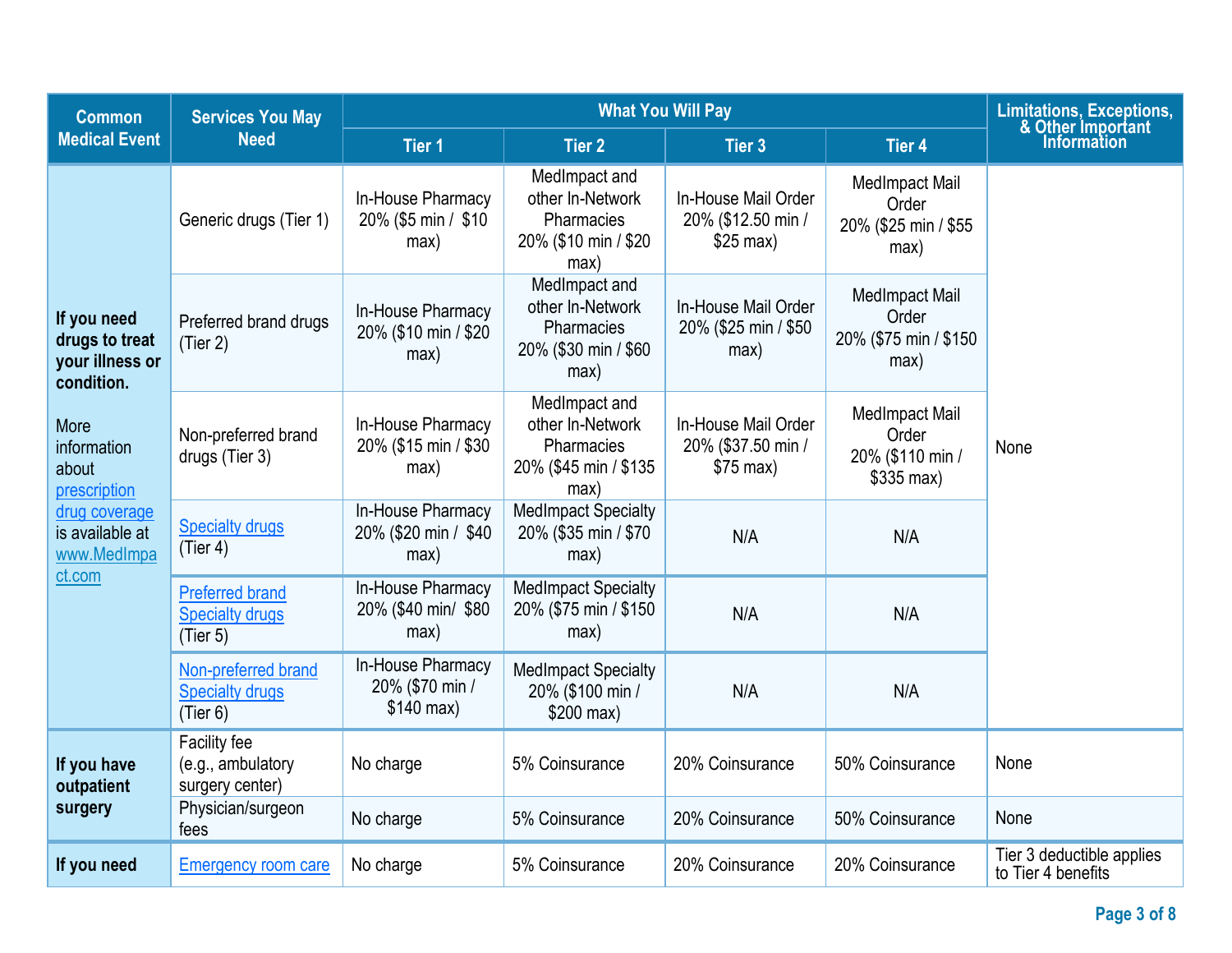| <b>Common</b>                            | <b>Services You May</b>                    |               | Limitations, Exceptions,<br>& Other Important<br>Information |                 |                 |                                                                                                                                                                                                                                                                                                |
|------------------------------------------|--------------------------------------------|---------------|--------------------------------------------------------------|-----------------|-----------------|------------------------------------------------------------------------------------------------------------------------------------------------------------------------------------------------------------------------------------------------------------------------------------------------|
| <b>Medical Event</b>                     | <b>Need</b>                                | <b>Tier 1</b> | Tier 2                                                       | Tier 3          | <b>Tier 4</b>   |                                                                                                                                                                                                                                                                                                |
| <i>immediate</i><br>medical<br>attention | <b>Emergency medical</b><br>transportation | No charge     | 5% Coinsurance                                               | 20% Coinsurance | 20% Coinsurance | Tier 3 deductible applies<br>to Tier 4 benefits;<br>Preauthorization is<br>required for Non-<br>emergent air ambulance<br>& medical evacuation<br>from outside the U.S. If<br>you don't get<br>preauthorization, benefits<br>could be reduced by \$400<br>of the total cost of the<br>service. |
|                                          | <b>Urgent care</b>                         | No charge     | 5% Coinsurance                                               | 20% Coinsurance | 50% Coinsurance | None                                                                                                                                                                                                                                                                                           |
| If you have a<br>hospital stay           | Facility fee<br>(e.g., hospital room)      | No charge     | 5% Coinsurance                                               | 20% Coinsurance | 50% Coinsurance | Preauthorization is<br>required. If you don't get<br>preauthorization, benefits<br>could be reduced by \$400<br>of the total cost of the<br>service.                                                                                                                                           |
|                                          | Physician/surgeon fee                      | No charge     | 5% Coinsurance                                               | 20% Coinsurance | 50% Coinsurance |                                                                                                                                                                                                                                                                                                |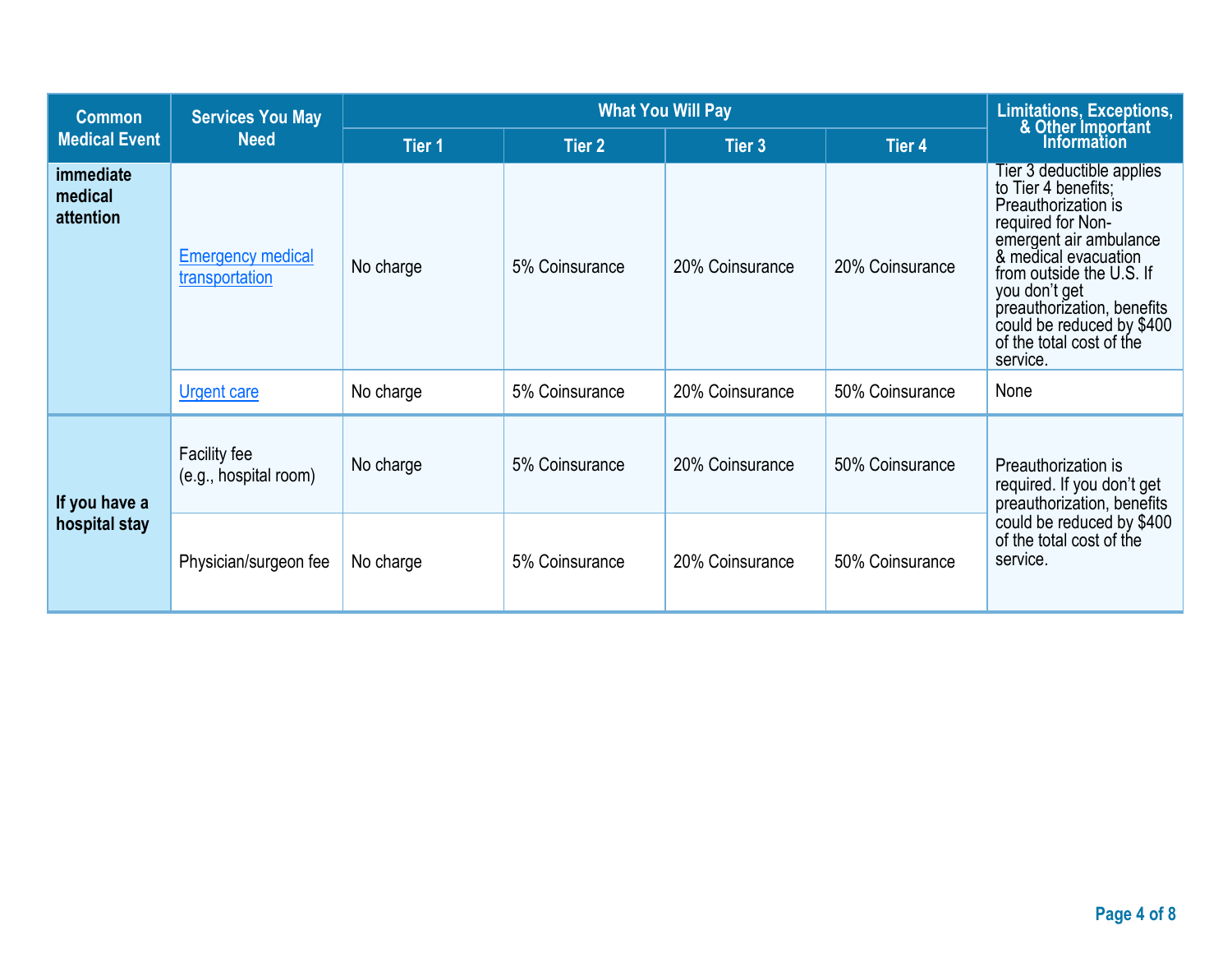| <b>Common</b>                                                                         | <b>Services You May</b>                      |               | Limitations, Exceptions,<br>& Other Important<br>Information |                                 |                 |                                                                                                                                                                                                                                                                           |
|---------------------------------------------------------------------------------------|----------------------------------------------|---------------|--------------------------------------------------------------|---------------------------------|-----------------|---------------------------------------------------------------------------------------------------------------------------------------------------------------------------------------------------------------------------------------------------------------------------|
| <b>Medical Event</b>                                                                  | <b>Need</b>                                  | <b>Tier 1</b> | Tier 2                                                       | Tier 3                          | <b>Tier 4</b>   |                                                                                                                                                                                                                                                                           |
| If you have<br>mental health,<br>behavioral<br>health, or<br>substance<br>abuse needs | Outpatient services                          | No charge     | 5% Coinsurance                                               | 20% Coinsurance                 | 50% Coinsurance | None                                                                                                                                                                                                                                                                      |
|                                                                                       | Inpatient services                           | No charge     | 5% Coinsurance                                               | 20% Coinsurance                 | 50% Coinsurance | Preauthorization is<br>required. If you don't get<br>preauthorization, benefits<br>could be reduced by \$400<br>of the total cost of the<br>service.                                                                                                                      |
| If you are<br>pregnant                                                                | Office visits                                | No charge     | No charge;<br>Deductible Waived                              | No charge;<br>Deductible Waived | 50% Coinsurance | Cost sharing does not<br>apply to certain preventive<br>services. Depending on<br>the type of services,<br>deductible, copayment or<br>coinsurance may apply.<br>Maternity care may<br>include tests and services<br>described elsewhere in<br>the SBC (i.e. ultrasound). |
|                                                                                       | Childbirth/delivery<br>professional services | No charge     | 5% Coinsurance                                               | 20% Coinsurance                 | 50% Coinsurance |                                                                                                                                                                                                                                                                           |
|                                                                                       | Childbirth/delivery<br>facility services     | No charge     | 5% Coinsurance                                               | 20% Coinsurance                 | 50% Coinsurance |                                                                                                                                                                                                                                                                           |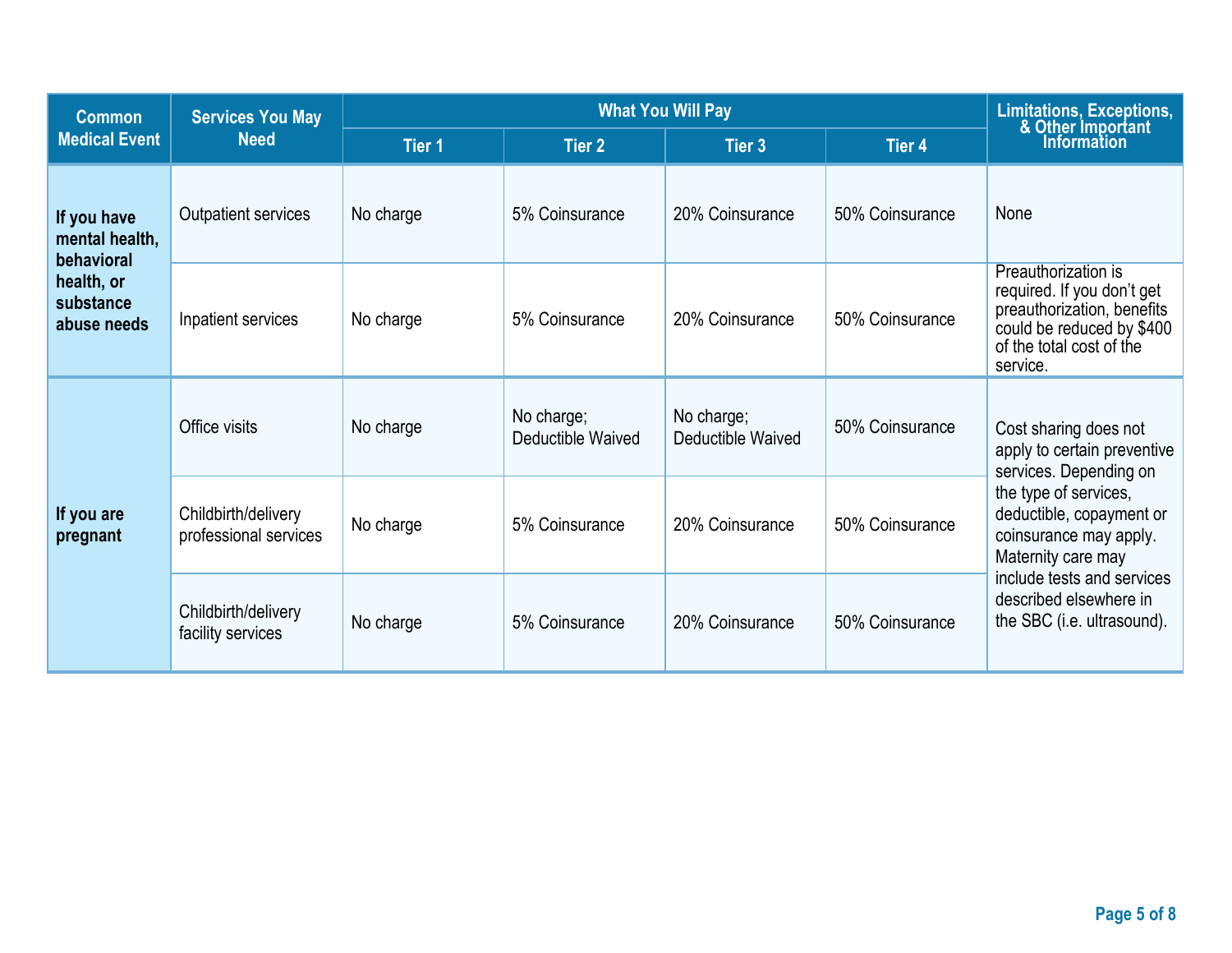| <b>Common</b>                                | <b>Services You May</b>             |               | Limitations, Exceptions,<br>& Other Important<br>Information |                 |                 |                                                                                                                                                                                                                 |
|----------------------------------------------|-------------------------------------|---------------|--------------------------------------------------------------|-----------------|-----------------|-----------------------------------------------------------------------------------------------------------------------------------------------------------------------------------------------------------------|
| <b>Medical Event</b>                         | <b>Need</b>                         | <b>Tier 1</b> | <b>Tier 2</b>                                                | <b>Tier 3</b>   | Tier 4          |                                                                                                                                                                                                                 |
|                                              | Home health care                    | No charge     | 5% Coinsurance                                               | 20% Coinsurance | 50% Coinsurance | 200 Maximum visits per<br>calendar year;<br>Preauthorization is<br>required. If you don't get<br>preauthorization, benefits<br>could be reduced by \$400<br>of the total cost of the<br>service.                |
|                                              | <b>Rehabilitation services</b>      | No charge     | 5% Coinsurance                                               | 20% Coinsurance | 50% Coinsurance | None                                                                                                                                                                                                            |
| If you need<br>help<br>recovering or         | <b>Habilitation services</b>        | Not covered   | Not covered                                                  | Not covered     | Not covered     | None                                                                                                                                                                                                            |
| have other<br>special health<br>needs        | <b>Skilled nursing care</b>         | No charge     | 5% Coinsurance                                               | 20% Coinsurance | 50% Coinsurance | 200 Maximum visits per<br>calendar year Tiers 2, 3 &<br>4; Preauthorization is<br>required. If you don't get<br>preauthorization, benefits<br>could be reduced by \$400<br>of the total cost of the<br>service. |
|                                              | <b>Durable medical</b><br>equipment | No charge     | 5% Coinsurance                                               | 20% Coinsurance | 50% Coinsurance | None                                                                                                                                                                                                            |
|                                              | <b>Hospice service</b>              | No charge     | 5% Coinsurance                                               | 20% Coinsurance | 50% Coinsurance | None                                                                                                                                                                                                            |
|                                              | Children's eye exam                 | Not covered   | Not covered                                                  | Not covered     | Not covered     | None                                                                                                                                                                                                            |
| If your child<br>needs dental<br>or eye care | Children's glasses                  | Not covered   | Not covered                                                  | Not covered     | Not covered     | None                                                                                                                                                                                                            |
|                                              | Children's dental<br>check-up       | Not covered   | Not covered                                                  | Not covered     | Not covered     | None                                                                                                                                                                                                            |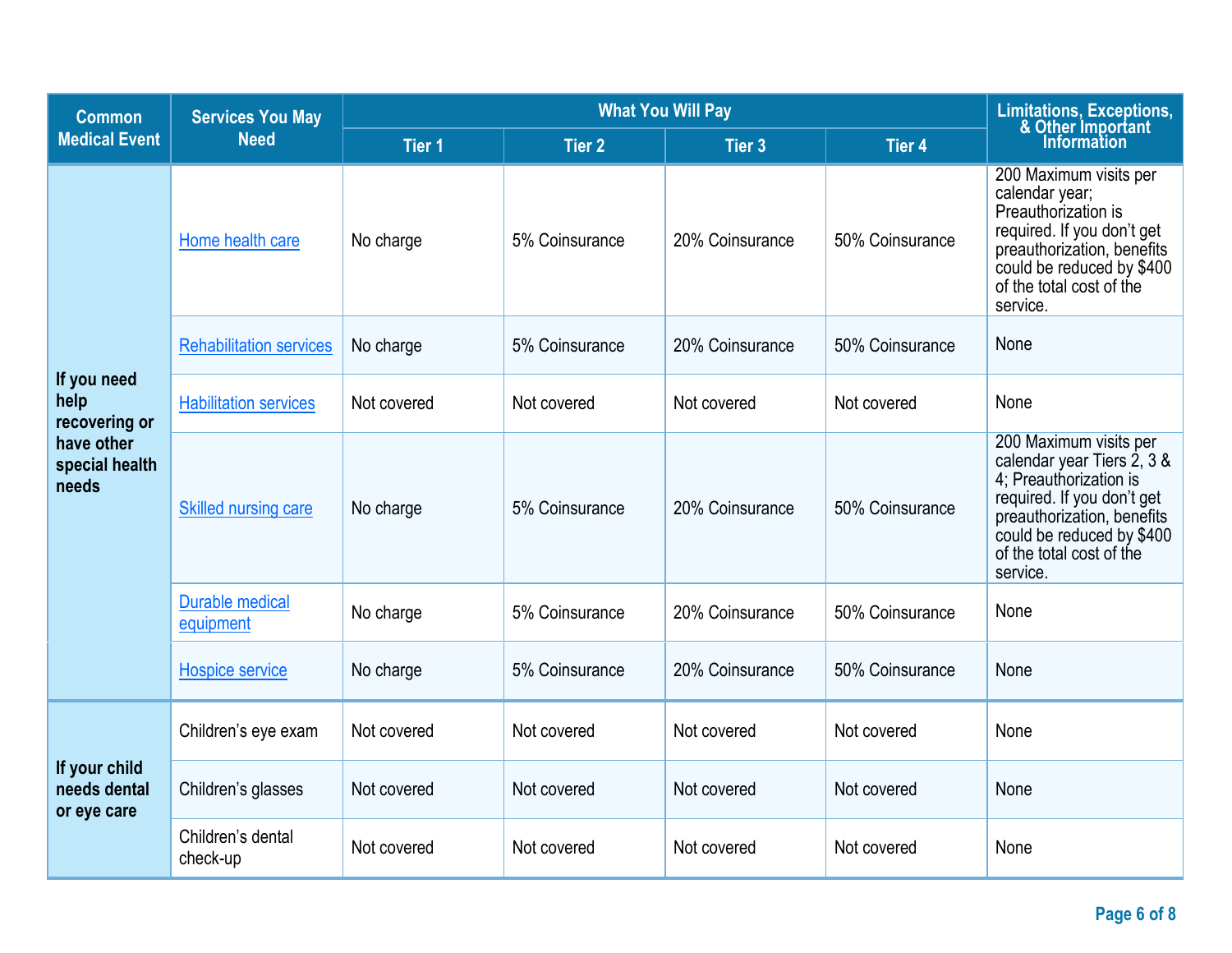## **Excluded Services & Other Covered Services:**

| Services Your Plan Does NOT Cover (Check your policy or plan document for more information and a list of any other excluded services.) |                                                    |                          |  |  |
|----------------------------------------------------------------------------------------------------------------------------------------|----------------------------------------------------|--------------------------|--|--|
| Acupuncture                                                                                                                            | Long-term care                                     | Routine eye care (Adult) |  |  |
| Cosmetic surgery                                                                                                                       | Non-emergency care when traveling outside the U.S. | Routine foot care        |  |  |
| Dental care (Adult)                                                                                                                    | Private-duty nursing                               | Weight loss programs     |  |  |
|                                                                                                                                        |                                                    |                          |  |  |
| Other Covered Services (Limitations may apply to these services. This isn't a complete list. Please see your plan document.)           |                                                    |                          |  |  |

Chiropractic care

Bariatric surgery **Example 2 Hearing aids Infertility treatment (Tiers 1, 2 & 3 only)** 

Your Rights to Continue Coverage: There are agencies that can help if you want to continue your coverage after it ends. The contact information for those agencies is: U.S. Department of Labor's Employee Benefits Security Administration at 1-866-444-EBSA (3272) or [www.HealthCare.gov.](http://www.healthcare.gov/) Other coverage options may be available to you too, including buying individual insurance coverage through the Health Insurance Marketplace. For more information about the Marketplace, visit [www.HealthCare.gov](http://www.healthcare.gov/) or call 1-800-318-2596.

Your Grievance and Appeals Rights: There are agencies that can help if you have a complaint against your plan for a denial of a claim. This complaint is called a grievance or appeal. For more information about your rights, look at the explanation of benefits you will receive for that medical claim. Your plan documents also provide complete information on how to submit a claim, appeal, or a grievance for any reason to your plan. For more information about your rights, this notice, or assistance, contact: U.S. Department of Labor's Employee Benefits Security Administration at 1-866-444-EBSA (3272) o[r www.HealthCare.gov.](http://www.healthcare.gov/) Additionally, a consumer assistance program may help you file your appeal. A list of states with Consumer Assistance Programs is available at [www.HealthCare.gov](http://www.healthcare.gov/) and [http://cciio.cms.gov/programs/consumer/capgrants/index.html.](http://cciio.cms.gov/programs/consumer/capgrants/index.html)

## **Does this plan Provide Minimum Essential Coverage? Yes**

Minimum Essential Coverage generally includes plans, health insurance available through the Marketplace or other individual market policies, Medicare, Medicaid, CHIP, TRICARE, and certain other coverage. If you are eligible for certain types of Minimum Essential Coverage, you may not be eligible for the premium tax credit.

## **Does this plan Meet the Minimum Value Standard? Yes**

If your plan doesn't meet the Minimum Value Standards, you may be eligible for a premium tax credit to help you pay for a plan through the Marketplace.

*To see examples of how this plan might cover costs for a sample medical situation, see the next section.*